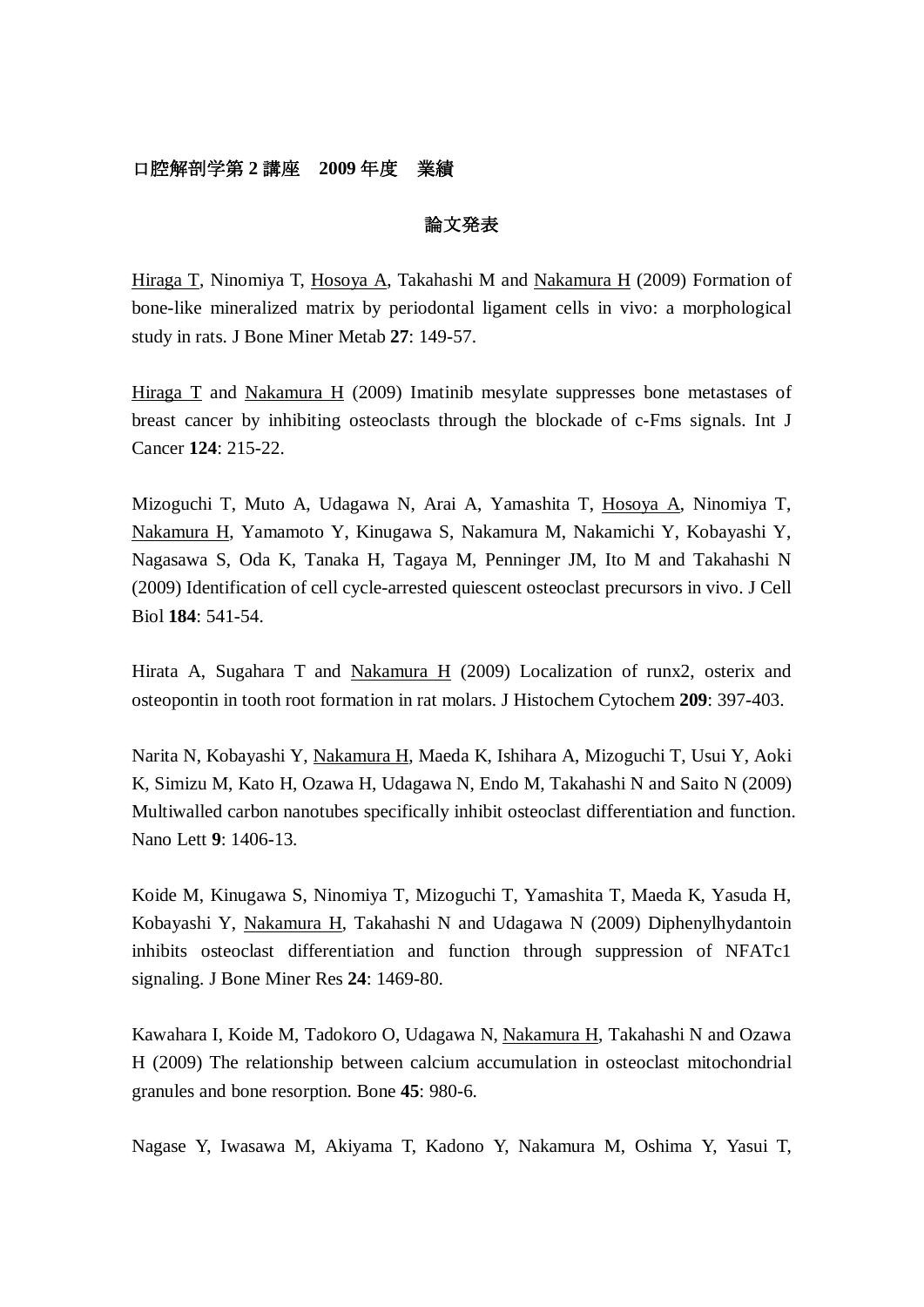Matsumoto T, Hirose J, Nakamura H, Miyamoto T, Bouillet P, Nakamura K and Tanaka S (2009) The anti-apoptotic molecule Bcl-2 regulates the differentiation, activation and survival of both osteoblasts and osteoclasts. J Biol Chem **284**: 36659-69.

Jimi E, Takami M, Hiraga T, Nakamura I, Urade M and Miyamoto Y (2009) The light and dark side of bisphosphonates. J Oral Biosci **51**: 177-87.

Hosoya A, Lee JM, Kim JY, Jung HS and Cho SW (2009) Expression of p63 during early craniofacial development of the mouse embryo. Dev Reprod **13**: 89-95.

Cai J, Cho SW, Ishiyama M, Mikami M, Hosoya A, Kozawa Y, Ohshima H and Jung HS (2009) Chick tooth induction revisited. J Exp Zoolog B Mol Dev Evol **312**: 465-72.

Cho KW, Cai J, Kim HY, Hosoya A, Ohshima H, Choi KY and Jung HS. ERK activation is involved in tooth development via FGF10 signaling (2009) J Exp Zoolog B Mol Dev Evol **312**: 901-11.

## その他学術著作物

細矢明宏 (2009) 歯根膜幹細胞を用いた歯周組織再生. The BONE **23**: 108-9.

細矢明宏 (2009) 歯髄を用いた再生療法の試み. 歯界展望 **113**: 1174-5.

平賀 徹 (2009) 歯の形態形成を制御する分子に関する最近の知見. 歯界展望 **114**: 610-1.

### 学会発表

日本解剖学会学術集会 (第 114 回) 2009 年 3 月 軟骨膜,骨膜に存在する Thy-1(CD90)陽性細胞の骨芽細胞分化能について:中村 浩彰,雪田 聡,平賀 徹,細矢明宏,二宮 禎,小澤英浩 (Acta Anatomica Nipponica **84** Sup: 138, 2009)

松本ボーンフォーラム (第8回) 2009年5月 軟骨膜 Thy-1 陽性細胞の骨芽細胞分化能について:中村浩彰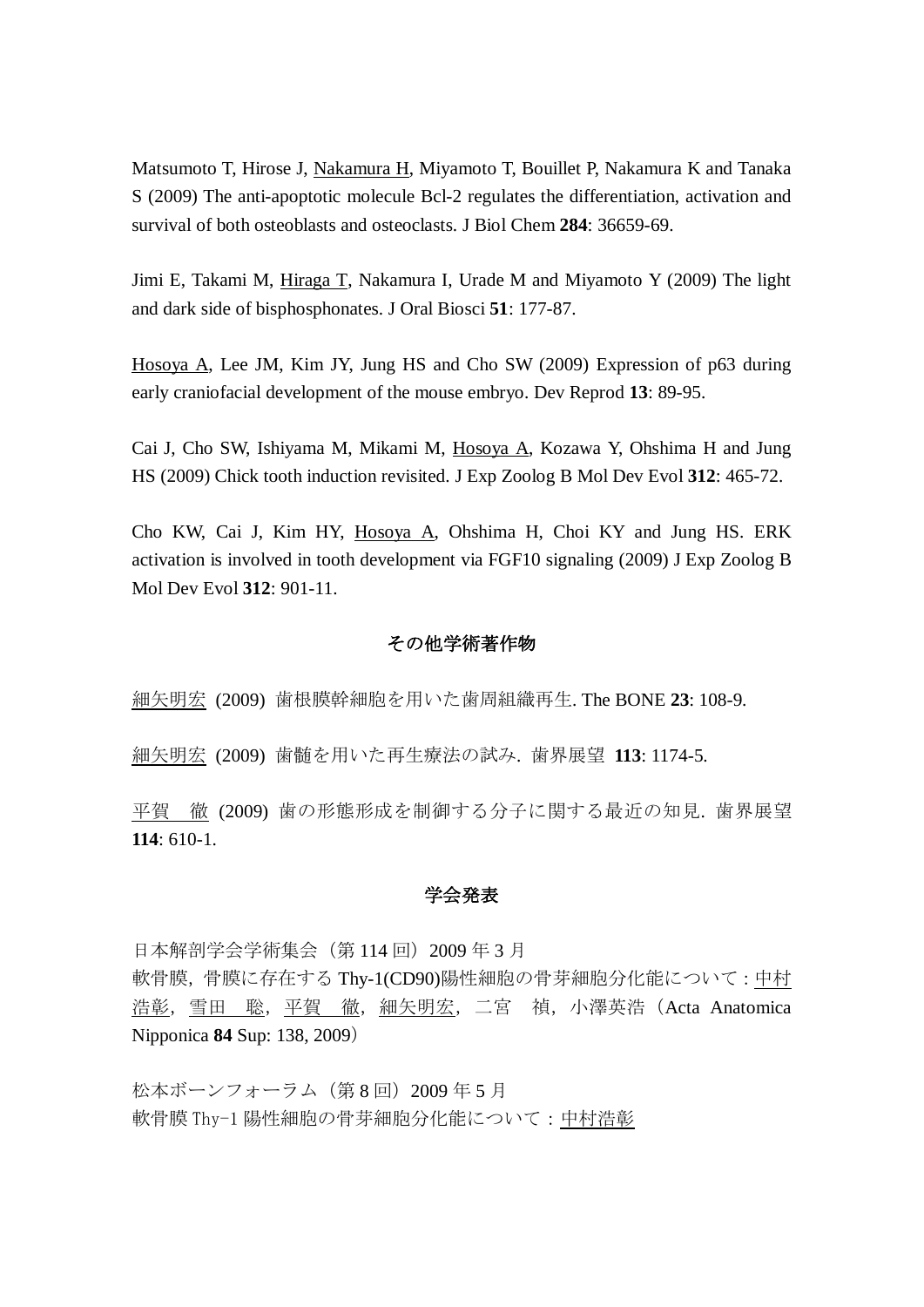36th European Symposium on Calcified Tissues, May, 2009

Localization of heparanase during palatal bone formation in palatogenesis in mice: Hirata A, Tsuji T, Ueno T, Yamada T, Imura H, Kagawa T, Matsumura T, Mishima K, Sugahara T and Nakamura H (Bone **44** Suppl: S294, 2009)

日本歯科保存学会・春季学会(第130回)2009年6月

ヒト歯髄組織における Fibrillin-1 の局在に関する免疫組織化学的研究 –石灰化 および細胞分化との関連性について -: 吉羽永子, 吉羽邦彦, 重谷佳見, 細矢明 宏,中村浩彰,興地隆史(プログラム抄録集 62, 2009)

日本骨代謝学会(第 27 回)2009 年 7 月

歯胚形成期のビスフォスフォネート投与は歯の形成・萌出を生害し、歯牙腫様 病変を誘発する:平賀 徹,二宮 禎,細矢明宏,中村浩彰(プログラム抄録 集 188, 2009)

骨膜の Thy-1(CD90)陽性細胞の骨原性細胞としての役割:中村浩彰,雪田 聡, 平賀 徹, 細矢明宏, 二宮 禎, 小澤英浩 (プログラム抄録集 199, 2009)

31st Annual Meeting of the American Society for Bone and Mineral Research, September, 2009

Treatment with bisphosphonate during tooth development inhibits tooth formation and eruption, and induces odontomas: Hiraga T, Ninomiya T, Hosoya A, and Nakamura H (J Bone Miner Res **24**: S225, 2009)

歯科基礎医学会学術大会(第 51 回)2009 年 9 月 歯根膜組織の歯槽骨再生能:細矢明宏(J Oral Biosci **51** Suppl: 56, 2009)

骨芽細胞分化における SUMO 化修飾因子 UBC9 の役割:雪田 聡, 細矢明宏, 二宮 禎,中村浩彰(J Oral Biosci **51** Suppl: 81, 2009)

口蓋の骨形成過程におけるヘパラン硫酸とヘパラナーゼの役割:平田あずみ, 植野高章,松村達志,森谷徳文,菅原利夫,中村浩彰(J Oral Biosci **51** Suppl: 123, 2009)

ヒト歯髄組織における Fibrillin-1 の分解が細胞分化および石灰化に及ぼす影響: 吉羽永子,吉羽邦彦,重谷佳見,興地隆史,細矢明宏,中村浩彰,小澤英浩(J Oral